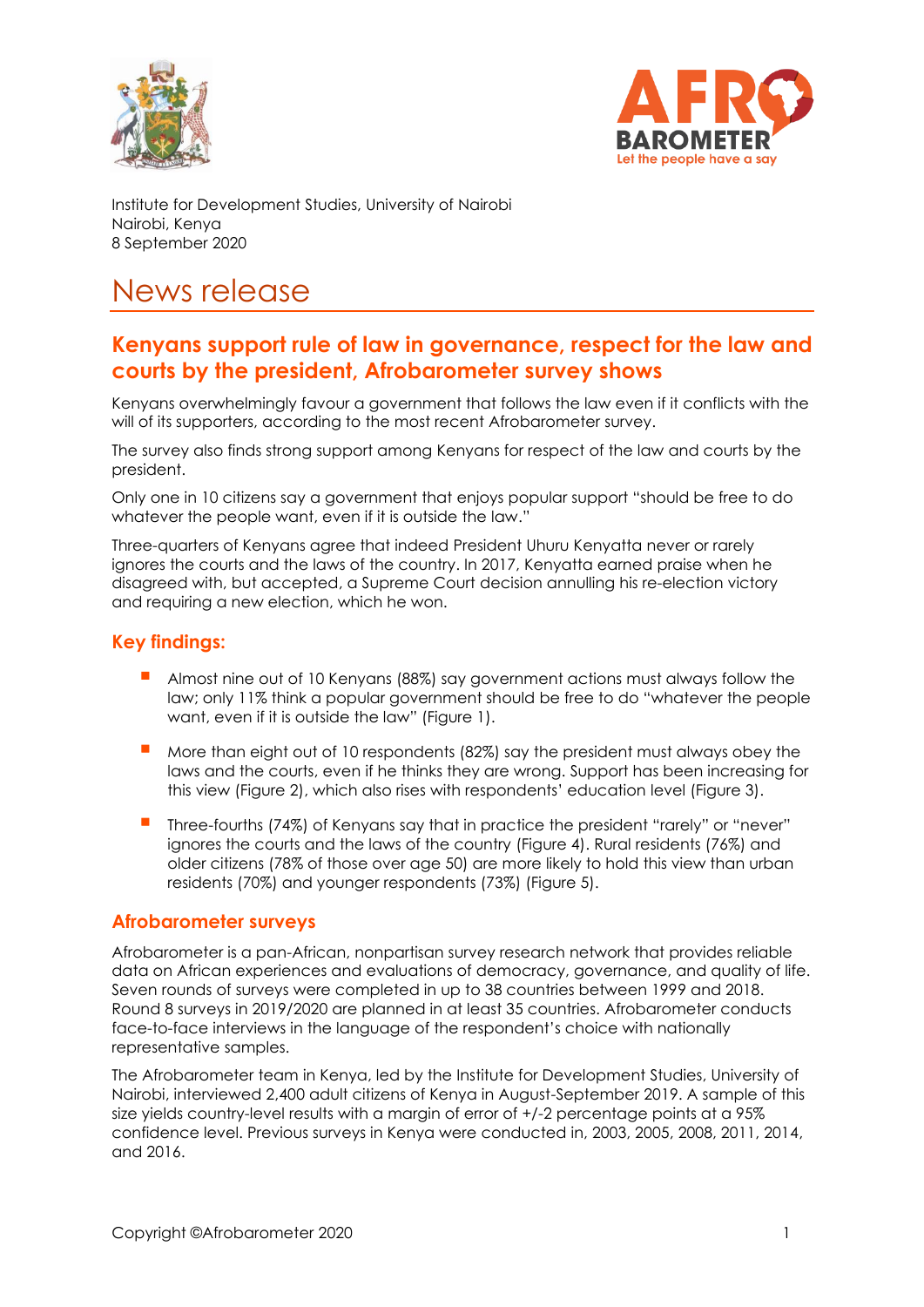

## **Charts**



**Figure 1: Should government follow the law or the will of the people?** | Kenya | 2019

*Respondents were asked: Which of the following statements is closest to your view?* 

*Statement 1: A government that enjoys the support of the people should be free to do whatever the people want, even if it is outside the law.*

*Statement 2: The actions of any government, no matter how popular it is, must always follow the law. (% who "agree" or "strongly agree" with each statement)*



**Figure 2: Should the president be bound by laws and courts?** | Kenya | 2011-2019

**Respondents were asked:** *Which of the following statements is closest to your view?* 

*Statement 1: Since the president was elected to lead the country, he should not be bound by laws or court decisions that he thinks are wrong.*

*Statement 2: The president must always obey the laws and the courts, even if he thinks they are wrong.* 

*(% who "agree" or "agree very strongly" with each statement)*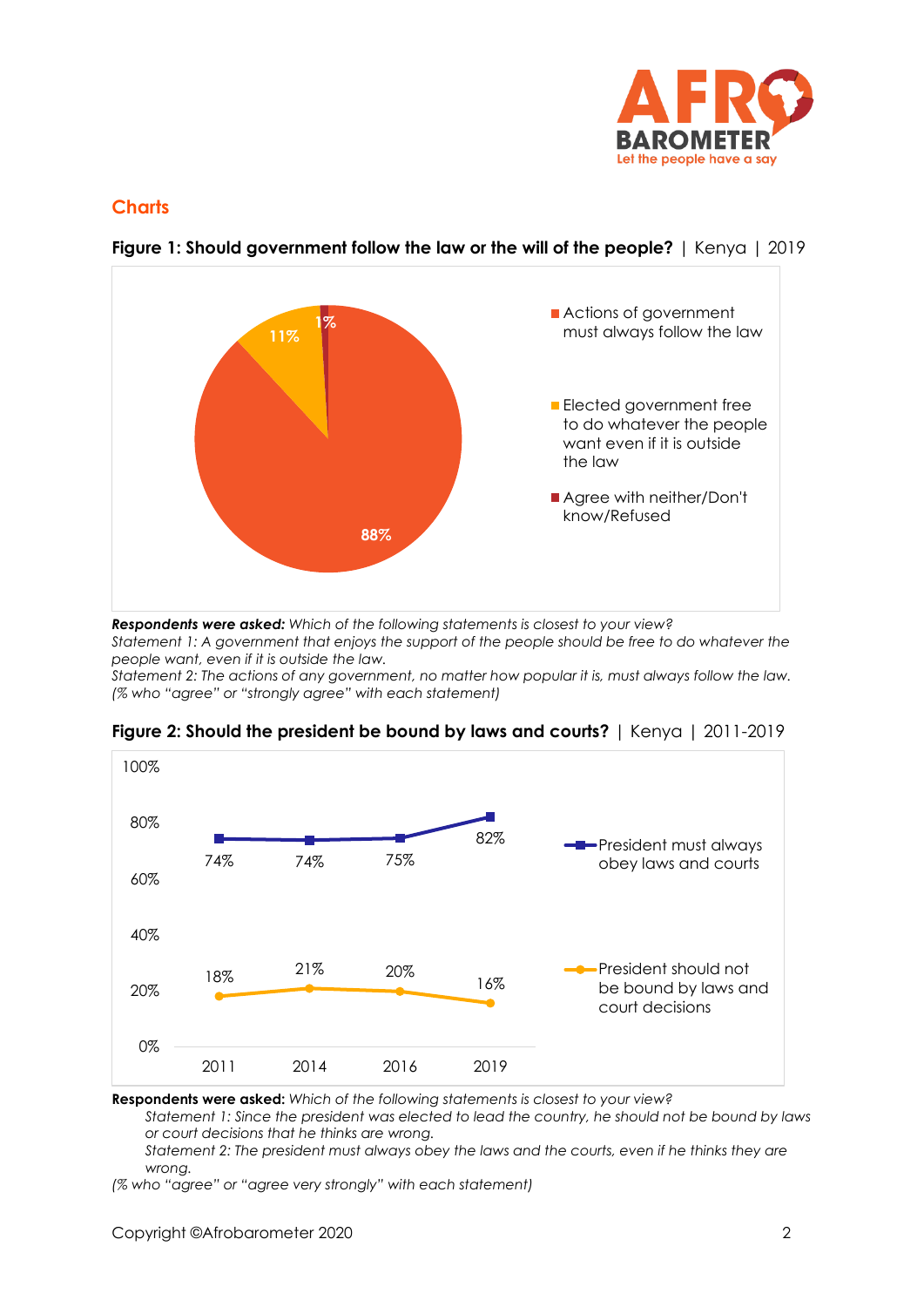



**Figure 3: Should the president be bound by laws and courts?** | by sociodemographic group | Kenya | 2019

**Respondents were asked:** *Which of the following statements is closest to your view? Statement 1: Since the president was elected to lead the country, he should not be bound by laws or court decisions that he thinks are wrong.*

*Statement 2: The president must always obey the laws and the courts, even if he thinks they are wrong.* 

*(% who "agree" or "agree very strongly" with each statement)*

**Figure 4: How often president ignores courts and laws** | Kenya | 2019



*Respondents were asked: In your opinion, how often, in this country, does the president ignore the courts and laws of this country?*